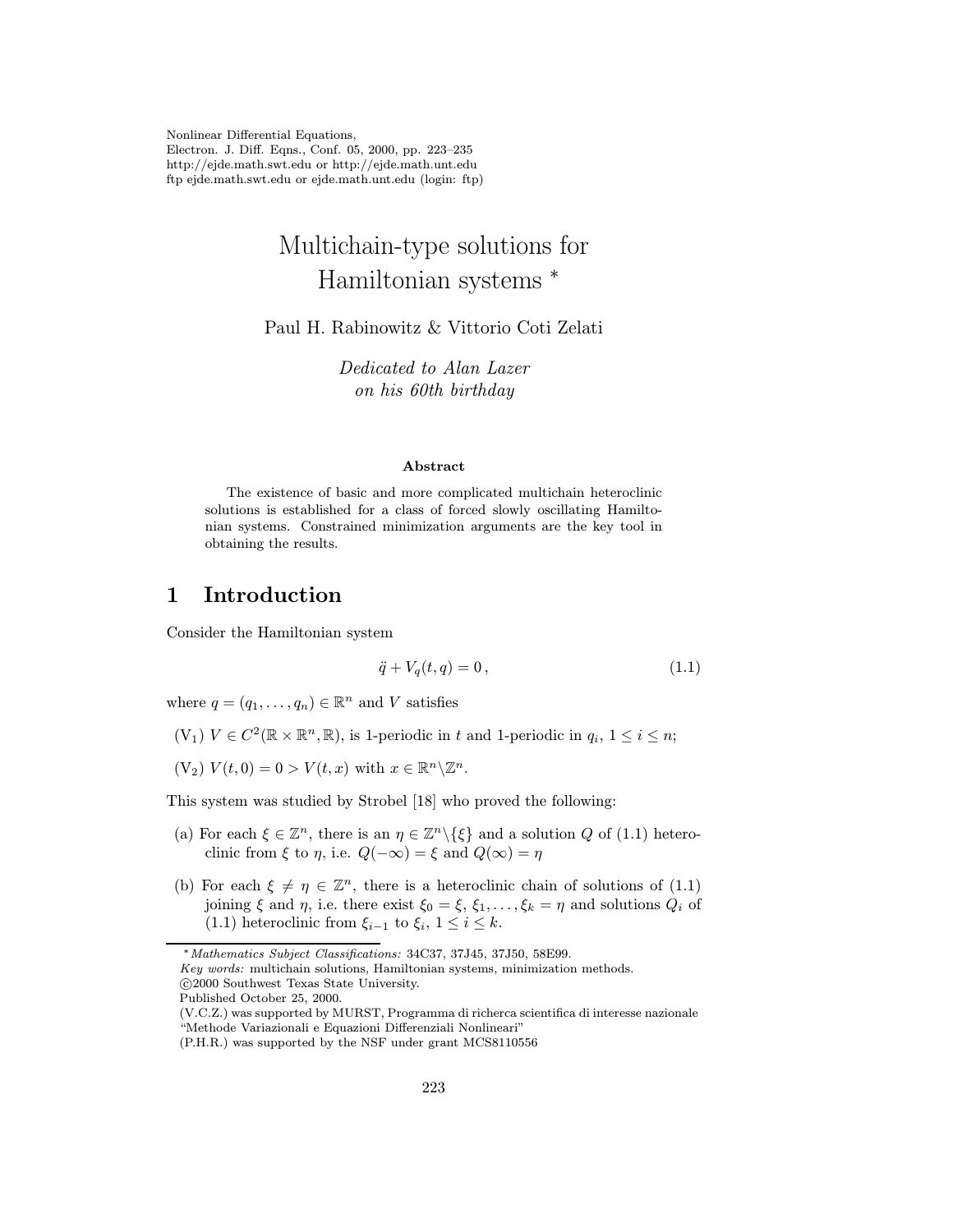Earlier versions of (a) and (b) when  $V = V(x)$  were obtained in [14, 16, 8]. More recently, Bertotti and Montecchiari [7] have treated (1.1) where  $V(t, x) =$  $a(t)W(x)$  with W satisfying  $(V_1)-(V_2)$  and a almost periodic in t. They also find infinitely many heteroclinic solutions of (1.1) but without a nondegeneracy condition as in [18], they cannot make as precise existence statements as [18].

In his setting, under a further nondegeneracy condition involving the functions  $Q_i$  in (b), Strobel proved that in fact there exist infinitely many solutions of (1.1) heteroclinic from  $\xi$  to  $\eta$  which are near the chain  $Q_1,\ldots,Q_k$  and are distinguished by the amount of time they spend near  $Q_1(\infty), \ldots, Q_{k-1}(\infty)$ .

In this paper, results related to [18] will be proved for two classes of potentials that are of a more restricted form than  $V(t, x)$ , namely  $a(t)W(x)$ . However  $a(t)$ is not necessarily periodic in  $t$  and unlike [18], no nondegeneracy conditions will be required. The function W satisfies the time independent version of  $(V_1)$  $(V<sub>2</sub>)$ :

(W<sub>1</sub>)  $W \in C^2(\mathbb{R}^n, \mathbb{R})$  is 1-periodic in  $q_i$ , and  $1 \leq i \leq n$ ;

 $(W_2) W(0) = 0 > W(x)$  with  $x \in \mathbb{R}^n \backslash \mathbb{Z}^n$ .

For the first class of potentials, roughly speaking,  $a(t)$  is nearly constant near a sequence of its local maxima and minima which are sufficiently far apart. This will be made precise in §2. For example if  $a(t)$  is 1-periodic, continuous, positive, and non-constant, for all small  $\epsilon > 0$ ,  $a(\epsilon t)W(x)$  will be an allowable potential. A second class of potentials are of the form  $(\alpha_1(\epsilon t) + \alpha_2(t))W(x)$  where  $\alpha_1, \alpha_2$ are e.g. each like the a just described.

Bolotin and MacKay [10] have recently studied multichain type solutions for a class of slowly oscillating problems in a setting that is more general than ours in some ways but less general in particular in  $t$  dependence. Their approach involves a mixture of analytical and minimization arguments. In very recent work, Alessio, Bertotti, and Montecchiari  $|4|$  studied a generalization of  $|7|$ and also showed that by perturbing such a situation by a term of the form  $\alpha(\epsilon t)W(x)$  with  $\alpha$  almost periodic and  $\epsilon$  small, they get solutions of multichain type. Although there is some intersection with this paper, the point of view taken here is quite different from that of [4]. For other related results in a small perturbation setting, see Ambrosetti and Badiale [1], Ambrosetti and Berti [3], Berti [5], Berti and Bolle [6].

It is also worth noting that there has been a considerable amount of work in a PDE setting on standing wave solutions for nonlinear Schrödinger equations which have slowly oscillating spacially dependent potentials. See e.g. Floer and Weinstein [12], Oh [13], Thandi [19], del Pino and Felmer [11], and Ambrosetti, Badiale, and Cingolani [2] to mention a few.

In §2, the existence of basic heteroclinic solutions will be established. The existence of heteroclinics near finite chains of basic solutions will be given in §3. Some simple observations then yield the case of solutions of infinite chain type. The proofs involve elementary minimization and comparison arguments.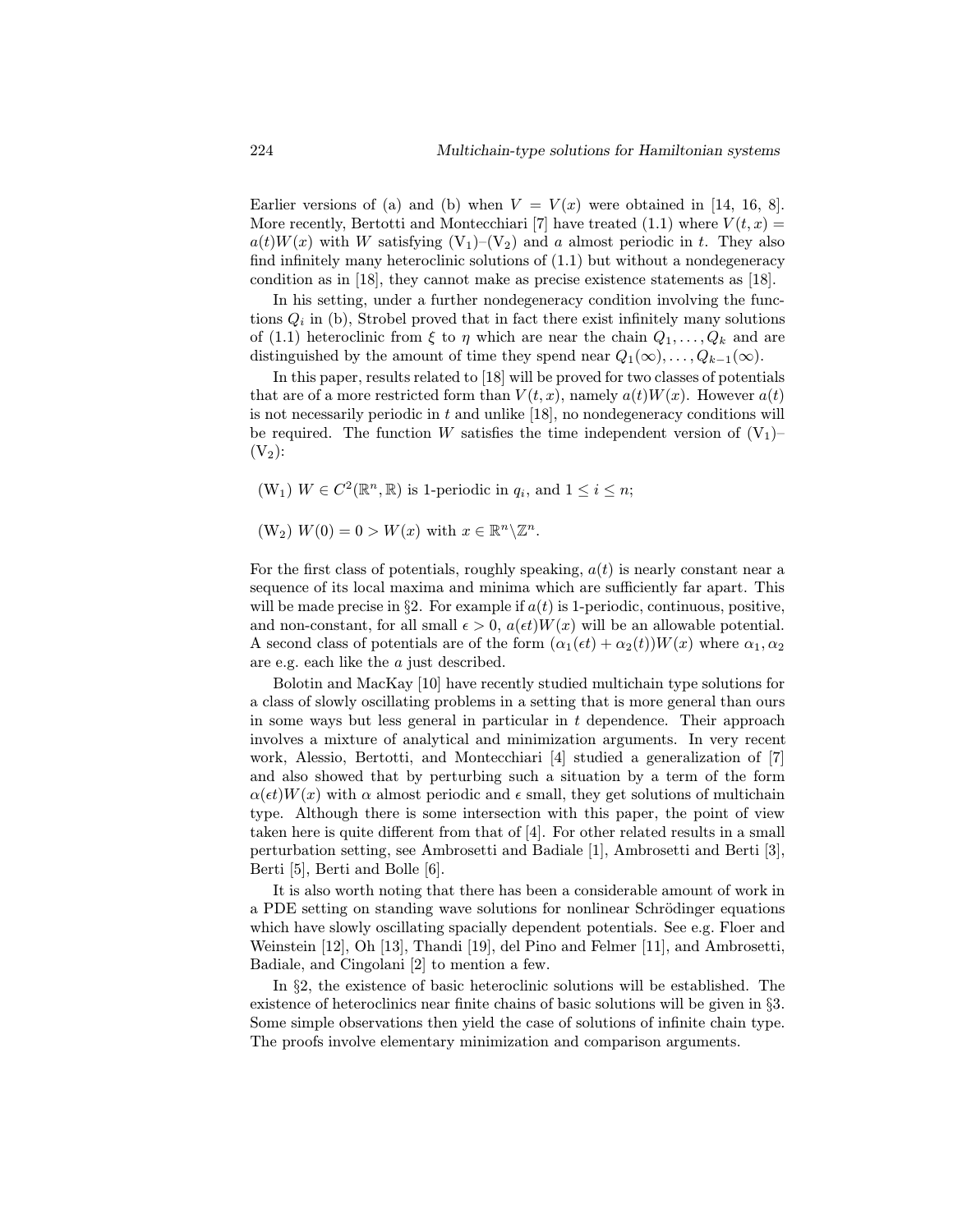### 2 Basic heteroclinic solutions

In this section, the existence of basic heteroclinic orbits will be established. To begin, let

$$
\mathcal{A} = \{ a \in C(\mathbb{R}, \mathbb{R}) \mid 0 < \underline{a} \le a(t) \le \overline{a} < \infty \}
$$

where  $\underline{a} < \overline{a}$ . Our first goal is to find a solution of (1.1) heteroclinic from 0 to some  $\xi \in \mathbb{R}^n \setminus \{0\}$ . Choose  $r > 0$  which is small compared to  $1 \equiv \inf \{|\xi_i - \xi_j| \mid$  $\xi_i \neq \xi_j \in \mathbb{Z}^n$ , i.e.  $r \ll 1$ . A further condition will be imposed on r later. Let  $B_r(z)$  denote an open ball of radius r about  $z \in \mathbb{R}^n$ . Let  $b_1 < b_2 - 1$ . A heteroclinic solution of (1.1) will be obtained such that the transition between the end states occurs mainly in  $[b_1, b_2]$ . Define

$$
\Gamma = \Gamma(b_1, b_2) = \{q \in W^{1,2}_{loc}(\mathbb{R}, \mathbb{R}^n) : q(t) \in \overline{B}_r(0), t \le b_1, \\ \text{and } q(t) \in \overline{B}_r(\xi) \text{ for some } \xi \in \mathbb{Z}^n \setminus \{0\}, t \ge b_2 \}.
$$

Set

$$
L(q) = \frac{1}{2} |\dot{q}|^2 - a(t)W(q),
$$

the Lagrangian for (1.1), and define the associated functional

$$
I(q) = \int_{\mathbb{R}} L(q) dt.
$$

Finally define

$$
c = c(b_1, b_2) = \inf_{q \in \Gamma} I(q).
$$
 (2.1)

**Proposition 2.1** If  $a \in \mathcal{A}$  and W satisfies  $(W_1)$ – $(W_2)$ , there is  $a Q \in \Gamma(b_1, b_2)$ such that  $I(q) = c(b_1, b_2)$ .

**Proof:** Let  $(q_m)$  be a minimizing sequence for  $(2.1)$ . Then the form of I and  $\Gamma$  imply  $(q_m)$  is bounded in  $W^{1,2}_{\text{loc}}$  and converges weakly in  $W^{1,2}_{\text{loc}}$  and strongly in  $L^{\infty}_{\text{loc}}$  to  $Q \in \Gamma(b_1, b_2)$ . Moreover standard weak lower semicontinuity arguments imply  $I(Q) = c(b_1, b_2)$ .

Remark 2.2 (i) As in [14],  $Q(-\infty) = 0$  and  $Q(\infty) \in \mathbb{Z}^n \setminus \{0\}.$ 

(ii) Standard regularity arguments show Q is a solution of (1.1) for  $t \in (b_1, b_2)$ and also for those values of  $t \leq b_1, t \geq b_2$  when  $Q(t) \notin \partial B_r(0), Q(t) \notin$  $\partial B_r(Q(\infty))$  respectively.

It remains to choose a subfamily  $\mathcal{A}^* \subset \mathcal{A}$  for which  $a \in \mathcal{A}^*$  implies Q is a solution of (1.1). First a few observations about Q are necessary. Suppose  $Q(\infty) = \xi$ .

**Lemma 2.3** For  $0 < \rho < r$ , there is an  $\omega = \omega(\rho) > 0$  and  $t_1 = t_1(\rho) \in$  $[b_1 - \omega, b_1]$  such that  $Q(t_1) \in \overline{B}_\rho(0)$ . Moreover  $\omega$  can be chosen independently of  $a \in \mathcal{A}$ .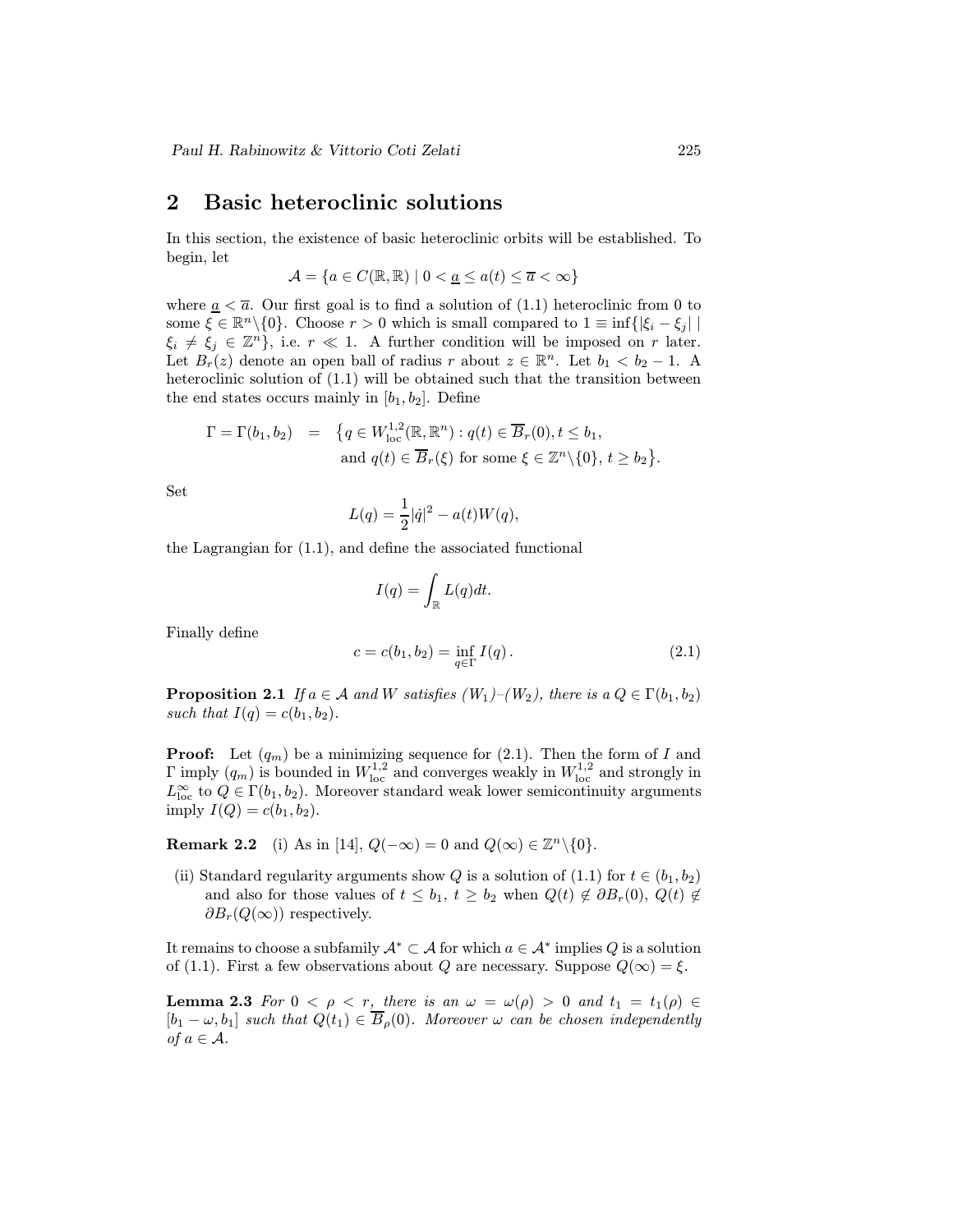**Proof:** Since  $Q(-\infty) = 0$ ,  $Q(t) \in B_\rho(0)$  for t near  $-\infty$ . The point is to find  $\omega$  independently of  $a \in \mathcal{A}$ . Let  $\eta \in \mathbb{Z}^n \setminus \{0\}$  and define

$$
R(t) = \begin{cases} 0 & \text{if } t \le b_1, \\ (t - b_1)\eta & \text{if } b_1 \le t \le b_1 + 1, \\ \eta & \text{if } t \ge b_1 + 1. \end{cases}
$$
 (2.2)

Then R belongs to  $\Gamma$ , so

$$
c = I(Q) \le I(R) \equiv M. \tag{2.3}
$$

Set

$$
\beta(\rho) = \inf_{|x - \mathbb{Z}^n| \ge \rho} -W(x). \tag{2.4}
$$

By  $(W_1)-(W_2)$ ,  $\beta(\rho) > 0$ . If  $|Q(t)| > \rho$  in  $[b_1-\omega, b_1]$ , by  $(2.3)-(2.4)$ ,

$$
M \geq I(\varphi) \geq \int_{b_1-\omega}^{b_1} -a(t)W(Q)dt \geq \underline{a}\beta(\rho)\omega.
$$

Thus the Lemma holds for any  $\omega > M(\underline{a}\beta(\rho))^{-1}$ .

**Corollary 2.4** There is a  $t_2 = t_2(\rho) \in [b_2, b_2 + \omega]$  such that  $Q(b_2) \in \overline{B}_\rho(\xi)$ .

**Proof:** As in Lemma 2.3. After obtaining  $t_1$ , we define

$$
P(t) = \begin{cases} 0 & \text{if } t \le t_1 - 1, \\ (t - (t_1 - 1))Q(t_1) & \text{if } t_1 - 1 \le t \le t_1, \\ Q(t) & \text{if } t \ge t_1. \end{cases}
$$
(2.5)

Then  $P \in \Gamma(b_1, b_2)$  so  $I(Q) \leq I(P)$  and in particular by (2.5),

$$
\int_{-\infty}^{t_1} L(Q)dt \le \int_{-\infty}^{t_1} L(P)dt = \int_{t_1-1}^{t_1} L(P)dt \equiv \varphi(\rho) \tag{2.6}
$$

and the definition of  $\varphi(\rho)$  shows  $\varphi(\rho) \to 0$  as  $\rho \to 0$ . Similarly, it can be assumed that

$$
\int_{t_2}^{\infty} L(Q)dt \le \varphi(\rho).
$$

**Lemma 2.5** For  $\rho \ll r$ ,  $Q(t) \in B_{r/2}(0)$  for  $t \leq t_1$  and  $Q(t) \in B_{r/2}(\xi)$  for  $t \geq t_2$ .

**Proof:** The first assertion will be proved. If it is not valid,  $Q(s) \in \partial B_{r/2}(0)$ for some  $s < t_1$ . By Lemma 2.3,  $Q(t_1) \in \overline{B}_\rho(0)$ . For  $\rho \ll r$ , the cost of Q going from  $\partial B_{r/2}(0)$  to  $\partial B_{\rho}(0)$ , as measured by *I*, exceeds that of going from 0 to  $\partial B_{\rho}(0)$  as in (2.5)–(2.6). Since Q minimizes I in Γ, the Lemma follows.

**Lemma 2.6** There is an  $s_1 \in [b_1, b_1 + \omega]$  and  $s_2 \in [b_2 - \omega, b_2]$  such that  $Q(s_1)$ ,  $Q(s_2) \in \overline{B}_{\rho}(0) \cup \overline{B}_{\rho}(\xi).$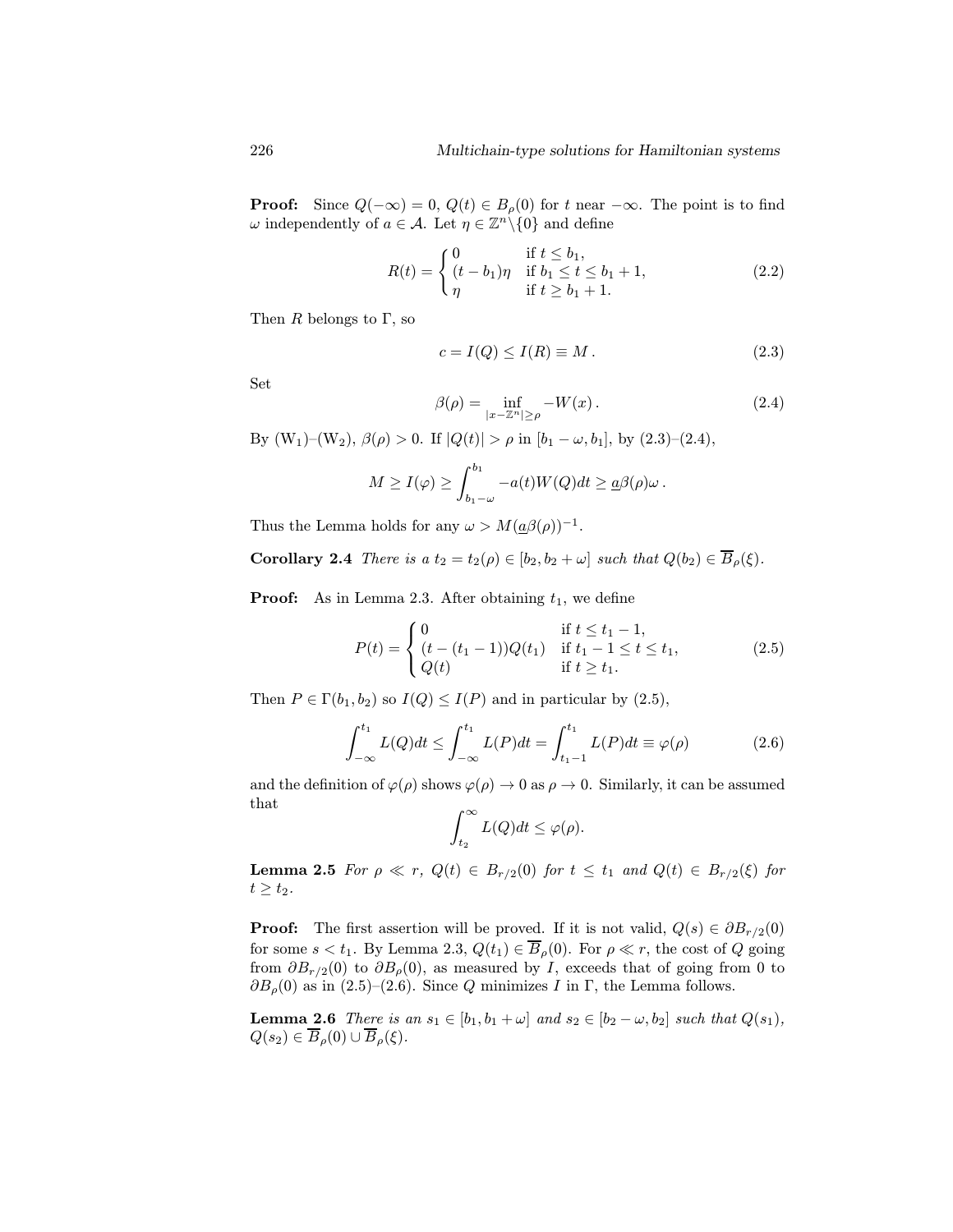**Proof:** The proof of Lemma 2.3 shows there exists  $s_i$  with  $Q(s_i) \in \overline{B}_\rho(x_i)$  for some  $x_i \in \mathbb{Z}^n$ ,  $i = 1, 2$ . Thus the possibility that  $x_i \notin \{0, \xi\}$  must be excluded. Since  $Q(-\infty) = 0$ ,  $Q(b_2) \in \overline{B}_r(\xi)$ ,  $r \ll 1$ , and Q minimizes I in  $\Gamma_1$ , simple comparison arguments in the spirit of Lemma 2.5 show  $x_i = 0$  or  $\xi$ ,  $i = 1, 2$ .

To show that  $Q$  is a solution of  $(1.1)$ , further conditions will have to be imposed on  $a \in \mathcal{A}$ :

- (a<sub>1</sub>) there is a  $T > 0$  and a sequence of points  $(m_i)_{i \in \mathbb{Z}} \subset \mathbb{R}$  such that  $m_{i+1}$   $m_i > T$
- (a<sub>2</sub>) there is a  $\gamma > 0$  and  $\theta_i \in (2\omega, m_i m_{i-1} 2\omega)$ , such that for all  $i \in \mathbb{Z}$ , where

(i) 
$$
a(t) - a(s) \ge \gamma
$$
,  $t \in [m_i - \omega, m_i + \omega]$ ,  $s \in [m_i - \theta_i - \omega, m_i - \theta_i + \omega]$ .  
\n(ii)  $a(t) - a(s) \ge \gamma$ ,  $t \in [m_i - \omega, m_i + \omega]$ ,  $s \in [m_i + \theta_{i+1} - \omega, m_i + \theta_{i+1} + \omega]$ .

Define

$$
\mathcal{A}^* = \{a \in \mathcal{A} : (a_1) \text{ and } (a_2) \text{ hold}\}.
$$

Conditions  $(a_1)$ – $(a_2)$  are satisfied if e.g. a is T periodic in t, with T appropriately large,  $m_{i+1} = m_i + T$ ,  $a(m_i) = \max a$ ,  $\theta_{i+1} = \theta_i + T$ ,  $a(m_i + \theta_i) = \min a$ ,  $\gamma = \frac{1}{2}(a(m_i) - a(m_i + \theta_i))$  and a oscillates slowly so  $(a_2)$  holds. More generally, it suffices that a remains near its maximum and minimum on a large time interval. In particular, as mentioned in the Introduction, these conditions will be satisfied if  $a(t) = b(\epsilon t)$  with b positive, continuous, 1-periodic in t, and  $\not\equiv$ constant, and  $\epsilon$  sufficiently small. Suppose further

$$
\varphi(\rho) < \frac{\gamma}{32M} \left( \frac{a}{\overline{a}} \right) \beta(r) \,. \tag{2.7}
$$

Choosing  $(b_1, b_2) = (m_i, m_{i+1})$ , we have

**Theorem 2.7** Suppose  $(W_1)$ – $(W_2)$  hold,  $\rho$  and  $r$  satisfy  $\rho \ll r \ll 1$  and (2.7), and  $a \in \mathcal{A}^*$ . Then for each  $i \in \mathbb{Z}$ , (1.1) has a solution  $Q = Q_i \in \Gamma(m_i, m_{i+1})$ with  $I(Q_i) = c(m_i, m_{i+1}).$ 

Proof: Since it does not effect the argument, for notational simplicity, we set  $i = 1$ . By Remark 2.2 and Lemma 2.5, Q is a solution of  $(1.1)$  except possibly for  $t \in (t_1, m_1] \cup [m_2, t_2)$ . Suppose e.g.  $Q(t) \in \partial B_r(0)$  for some  $t \in (t_1, m_1]$ . Then the cost analysis of Lemma 2.5 shows,  $Q(s_1) \in \overline{B}_{\rho}(\xi)$ ,  $Q(t) \in B_{\frac{r}{2}}(\xi)$  for  $t \geq s_1$ , and

$$
\int_{s_1}^{\infty} L(Q)dt \leq \varphi(\rho).
$$

Therefore,  $Q^*(t) = Q(t-\tau) \in \Gamma$  for any  $\tau \in [0, m_2 - s_1]$ . Since  $\theta_2 < m_2 - m_1 - 2\omega$ and  $s_1 < m_1 + \omega$ ,  $\theta_2 < m_2 - s_1 - \omega < m_2 - s_1$  so taking  $\tau = \theta_2$  shows

$$
0 \ge I(Q) - I(Q^*) = -\int_{\mathbb{R}} (a(t) - a(t + \theta_2))W(Q) dt.
$$
 (2.8)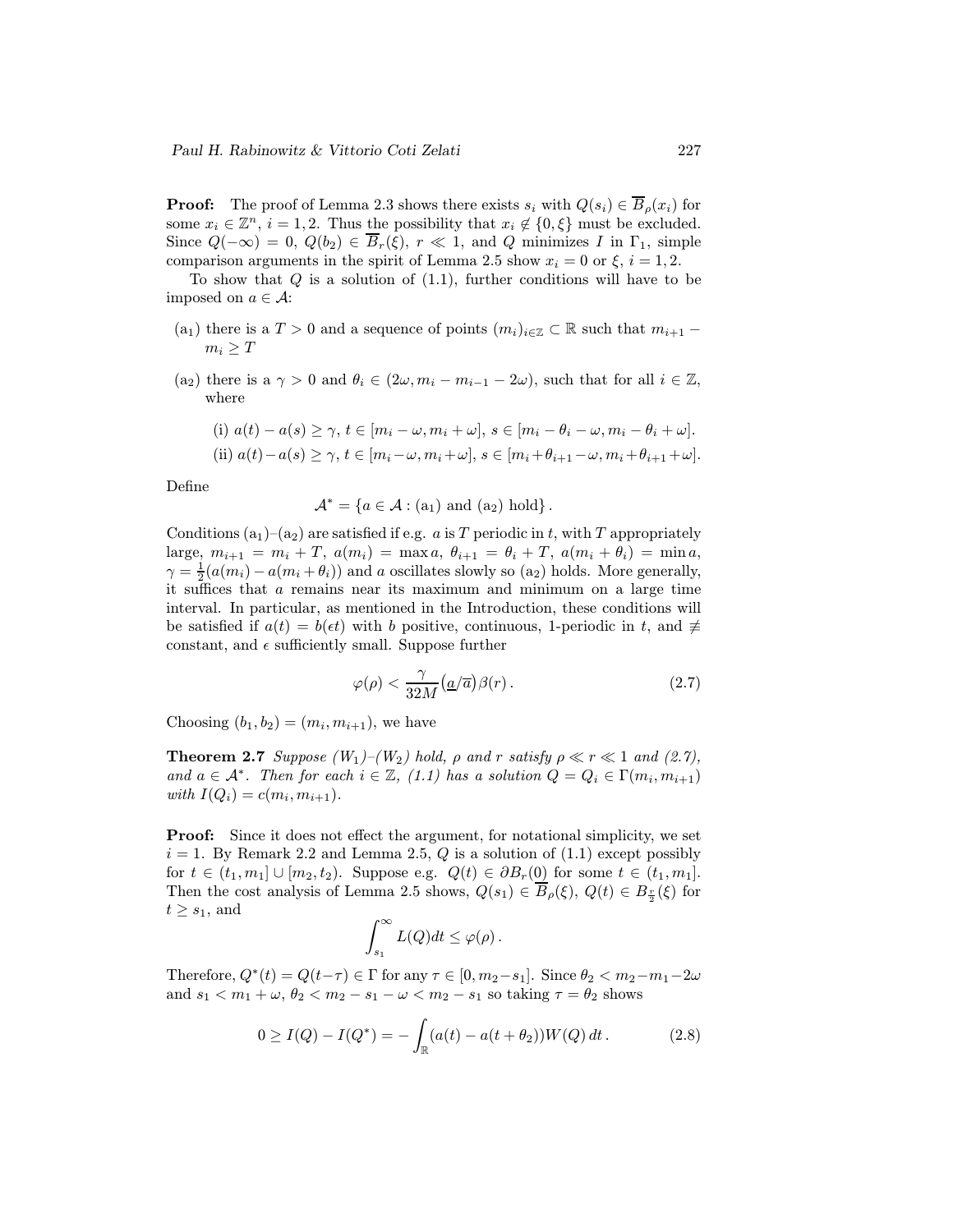Now

$$
\Big|\int_{-\infty}^{t_1} (a(t) - a(t + \theta_2)) W(Q) dt \Big| \le 2 \frac{\overline{a}}{\underline{a}} \int_{-\infty}^{t_1} L(Q) dt \le 2 \frac{\overline{a}}{\underline{a}} \varphi(\rho) \tag{2.9}
$$

and similarly

$$
\left| \int_{s_1}^{\infty} (a(t) - a(t + \theta_2)) W(Q) dt \right| \le 2 \frac{\overline{a}}{\underline{a}} \int_{s_1}^{\infty} L(Q) dt \le 2 \frac{\overline{a}}{\underline{a}} \varphi(\rho) \tag{2.10}
$$

while by  $(a_2)(ii)$ ,

$$
-\int_{t_1}^{s_1} (a(t) - a(t + \theta_2)) W(Q) dt \ge \gamma \int_{t_1}^{s_1} W(Q) dt.
$$
 (2.11)

In the interval [t<sub>1</sub>, s<sub>1</sub>], Q goes from  $\partial B_{\rho}(0)$  to  $\partial B_{\rho}(\xi)$ . In particular, since Q minimizes (2.1), there is a subinterval  $[\sigma, s]$  of  $[t_1, s_1]$  in which Q lies in  $\mathbb{R}^n \backslash B_r(\mathbb{Z}^n)$  and joins  $\partial B_r(0)$  to  $\partial B_r(\xi)$ . Hence by the definition of M,

$$
\frac{1}{2} \leq |Q(s) - Q(\sigma)| = \Big| \int_{\sigma}^{s} \dot{Q}(t) dt \Big|
$$
  
\n
$$
\leq (s - \sigma)^{1/2} \Big( \int_{\sigma}^{s} |\dot{Q}|^2 dt \Big)^{1/2}
$$
  
\n
$$
\leq (s - \sigma)^{1/2} (2I(Q))^{1/2}
$$
  
\n
$$
\leq (2M(s - \sigma))^{1/2}
$$

so that  $s - \sigma \geq 1/(8M)$ , and

$$
-\int_{t_1}^{s_1} W(Q)dt \geq -\int_{\sigma}^{s} W(Q)dt \geq \frac{1}{8M}\beta(r).
$$

Combining  $(2.9)$ – $(2.11)$  and the above equation yields

$$
0\geq \gamma \frac{1}{8M}\beta(r)-4\frac{\overline{a}}{\underline{a}}\varphi(\rho)
$$

contrary to (2.7). Hence it is not possible that  $Q(t) \in \partial B_r(0)$  for  $t \in (t_1, m_1]$ . Similarly using (a<sub>2</sub>) (i),  $Q(t) \in \partial B_r(\xi)$  for  $t \in [m_2, t_2)$  cannot occur. Thus Q is a solution of (1.1) and Theorem 2.7 is proved.

- **Remark 2.8** (i) Replacing  $Q_i + j$  for  $j \in \mathbb{Z}^n$  gives a solution of (1.1) in  $\Gamma(m_i, m_{i+1})$  heteroclinic from j to  $j + \xi$ .
- (ii) Possibly  $Q_i(\infty) \neq Q_{i-1}(\infty)$ .
- (iii) Although  $Q_i$  need not be unique, when  $a \in A^*$  is T-periodic, one choice for  $Q_{i-1}(t)$  is  $Q_i(t-T)$ .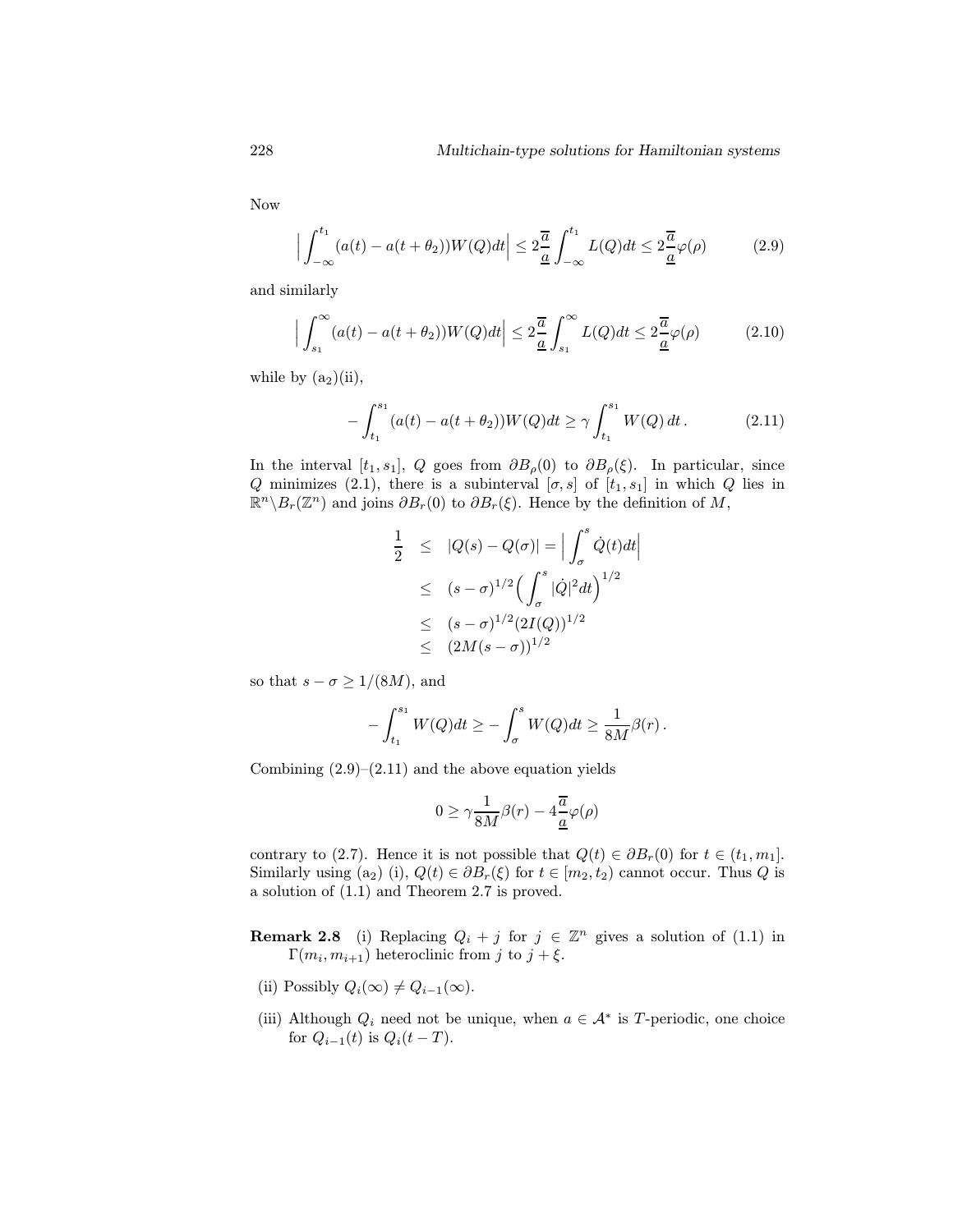**Remark 2.9** Modifying slightly arguments as in [8, 15, 9] gives at least  $n + 1$ distinct points  $\xi_0 \equiv \xi, \xi_1, \ldots, \xi_n \in \mathbb{Z}^n \backslash \{0\}$  and corresponding heteroclinic solutions  $Q_i^0 \equiv Q_i, Q_i^1, \ldots, Q_i^n \in \Gamma(m_i, m_{i+1})$  provided that  $(2.7)$  is strengthened. E.g. once  $Q_i^0, \ldots, Q_i^{\ell-1}$  have been found,  $Q_i$  is the minimizer of the variational problem

$$
\inf_{q \in \Gamma_{\ell}(m_i, m_{i+1})} I(q)
$$

where

$$
\Gamma_{\ell}(m_i, m_{i+1}) = \{q \in \Gamma(m_i, m_{i+1}) \mid q(\infty) \notin \text{span}_{\mathbb{N}}\{\xi_0, \ldots, \xi_{\ell-1}\}\
$$

and span<sub>N</sub>X denotes the span with coefficients in  $\mathbb{N} \cup \{0\}$  of elements in X. Moreover  $Q_i^{\ell}$  is a solution of (1.1),  $0 \leq i \leq n$  as in Theorem 2.7 provided that (2.7) is replaced by

$$
\varphi(\rho) < \frac{\gamma}{32M^*} \left( \frac{a}{\overline{a}} \right) \beta(r) \,, \tag{2.12}
$$

where  $M^*$  is defined as follows. Let e.g.  $e_1, \ldots, e_n$  be the usual basis in  $\mathbb{R}^n$ , i.e.  $e_1 = (1, 0, \ldots, 0)$ , etc. Set  $e_{n+1} = (-1, \ldots, -1)$ . Replace  $\eta$  in (2.2) by  $e_i$ , calling the resulting function  $R_i$ . Then at least one of  $R_1(1),\ldots,R_{\ell+1}(1) \notin$  $span_{\mathbb{N}}\{\xi_0,\ldots,\xi_{\ell-1}\}.$  Set

$$
M^* = \max_{1 \le i \le n+1} I(R_i) \dots
$$

Remark 2.10 As mentioned in the Introduction, the conclusions of Theorem 2.7 hold for a more general class of a's than  $A^*$ . Rather than formalizing such a result, we just give an example of this type. Suppose  $a = \alpha_1 + \alpha_2$  where  $\alpha_1 \in \mathcal{A}^*$  and  $\alpha_2 \geq 0$  is continuous and periodic with period  $p \leq 1$  which for convenience will be taken to be 1. (Some small modifications in the argument that follows are needed if  $p < 1$ .) It can be assumed that  $\omega >> 1$ . Let  $\mu$  denote the greatest integer in  $\theta_2$ ,  $\mu = [\theta_2]$ , so  $0 \le \theta_2 - \mu < 1 \ll \omega$ . Now in the proof of Theorem 2.7, choose  $\tau = \mu$ . Since  $\mu \leq \theta_2 < m_2 - s_1 - \omega + 1 < m_2 - s_1$ ,  $Q^* \in \Gamma$ as earlier so (2.8) becomes

$$
0\geq -\int_{\mathbb{R}} (\alpha_1(t)-\alpha_1(t+\mu))W(Q)\,dt-\int_{\mathbb{R}} (\alpha_2(t)-\alpha_2(t+\mu))W(Q)\,dt.
$$

By the 1-periodicity of  $\alpha_2$ , the second integral on the right vanishes so the earlier argument can be used again to get existence here. The multiplicity results of Remark 2.9 are also valid for this more general class of a's.

### 3 Solutions of multichain type

Consider a heteroclinic  $\ell$ -chain constructed by gluing together  $\ell$  basic heteroclinics or their translates as obtained in Remarks 2.9 and 2.8(i). Suppose the chain begins at  $\xi_0$  and ends at  $\xi_\ell$ . The goal of this section is to show there are infinitely many heteroclinic solutions of (1.1) that spend as much time as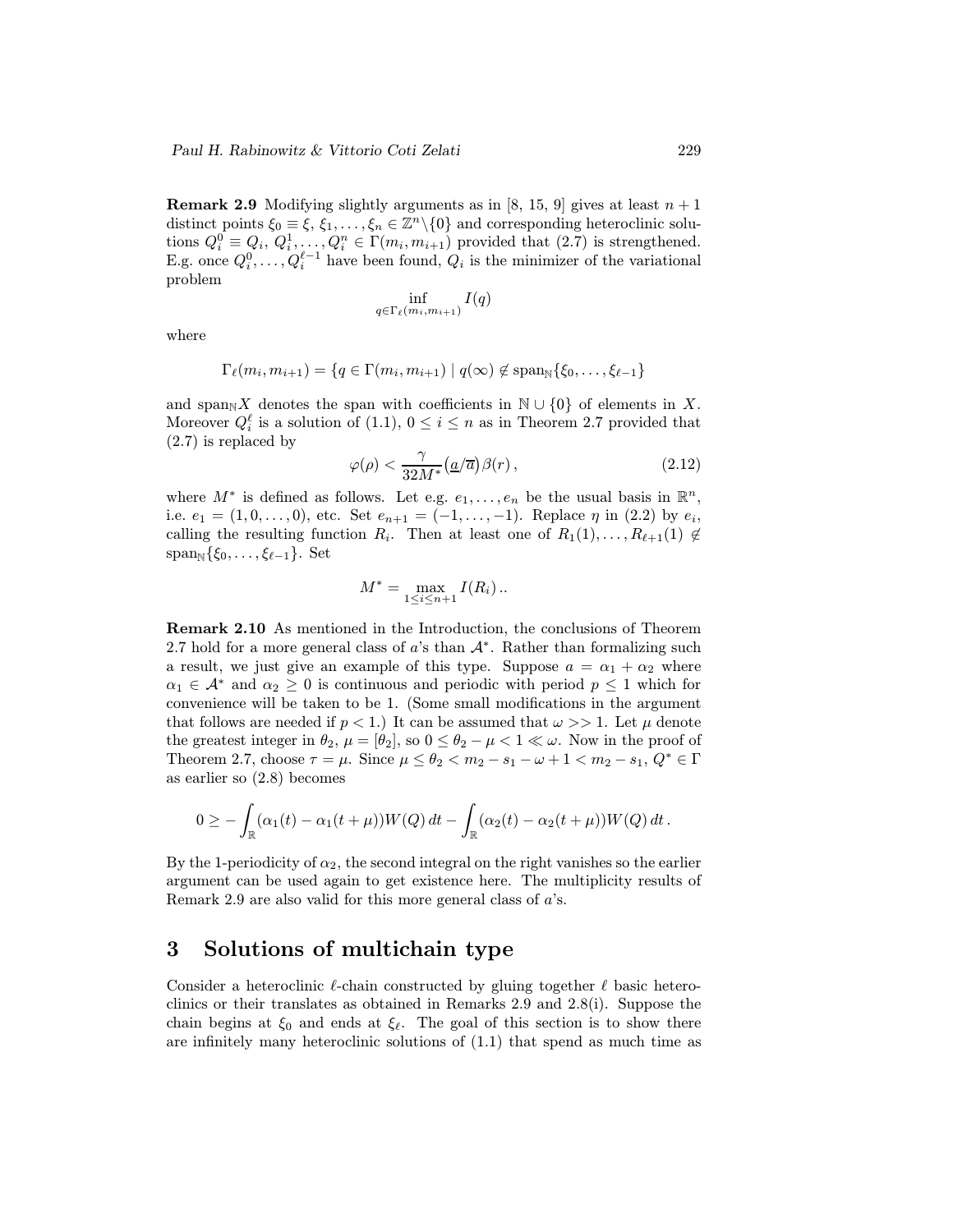desired near  $\xi_1,\ldots,\xi_{\ell-1}$ . To be more precise, let r,  $\rho$ , and  $\mathcal{A}^*$  be as in §2. Let  $k \in \mathbb{Z}^{2\ell}$  where  $k = (k_1, \ldots, k_{2\ell}), k_j < k_{j+1}$ , and  $k_j = m_{i_j}$  for some  $i_j$  where  $(m_i)$  is as in  $(a_1)$ . Define

$$
\Gamma_k = \{ q \in W_{\text{loc}}^{1,2} \mid q(t) \in \overline{B}_r(\xi_0), \ t \le k_1, \ q(t) \in \overline{B}_r(\xi_j), \ t \in [k_{2j}, k_{2j+1}], 1 \le j \le \ell - 1, \text{ and } q(t) \in \overline{B}_r(\xi_\ell), \ t \ge k_{2\ell} \}
$$

Set

$$
c_k = \inf_{q \in \Gamma_k} I(q). \tag{3.1}
$$

Repeating arguments from §2 gives

**Proposition 3.1** 1. There exists  $Q = Q_k \in \Gamma_k$  such that  $I(Q_k) = c_k$ .

- 2. There are numbers  $t_1 \in [k_1 \omega, k_1], t_{2j} \in [k_{2j}, k_{2j} + \omega], t_{2j+1} \in [k_{2j+1} \omega]$  $\omega, k_{2j+1}], 1 \leq j \leq \underline{\ell} - 1, t_{2\ell} \in [k_{2\ell}, k_{2\ell} + \omega]$  such that  $Q(t_1) \in \overline{B}_{\rho}(\xi_0),$  $Q(t_{2i}), Q(t_{2i+1}) \in \overline{B}_{\rho}(\xi_i), Q(t_{2\ell}) \in \overline{B}_{\rho}(\xi_{\ell}).$
- 3. There is a  $\varphi(\rho) \to 0$  as  $\rho \to 0$  such that

$$
\int_{-\infty}^{t_1} L(Q)dt, \ \int_{t_{2\ell}}^{\infty} L(Q)dt \leq \varphi(\rho)
$$

and similarly,

$$
\int_{t_{2j}}^{t_{2j+1}} L(Q)dt \le \varphi(\rho), \quad 1 \le j \le \ell-1
$$

- 4.  $Q(t) \in B_{r/2}(\xi_j)$ ,  $t \le t_1$ ,  $Q(t) \in B_{r/2}(\xi_j)$ ,  $t \in [t_{2j}, t_{2j+1}]$ ,  $Q(t) \in B_{r/2}(\xi_\ell)$ ,  $t \geq t_{2\ell}.$
- 5. There is an  $s_1 \in [k_1, k_1 + \omega]$ ,  $s_{2j} \in [k_{2j} \omega, k]$ ,  $s_{2j+1} \in [k_{2j+1}, k_{2j+1} + \omega]$ ,  $1 \leq j \leq \ell - 1$ ,  $s_{2\ell} \in [k_{2\ell} - \omega, k_{2\ell}]$  such that  $Q(s_1), Q(s_2) \in \overline{B}_{\rho}(\xi_0) \cup$  $B_{\rho}(\xi_1), \cdots Q(s_{2\ell-1}), Q(s_{2\ell}) \in \overline{B}_{\rho}(\xi_{\ell-1}) \cup \overline{B}_{\rho}(\xi_{\ell}).$

The characterization of  $Q_k$  as a minimum in (3.1) implies there is an  $\overline{M} > 0$ and independent of  $\ell$  such that

$$
\int_{k_{2j-1}}^{k_{2j}} L(Q_k)dt \le \overline{M}, \quad 1 \le j \le \ell \tag{3.2}
$$

Replacing (2.12) by

$$
\varphi(\rho) < \frac{\gamma}{80\overline{M}}\beta(r),\tag{3.3}
$$

we have

**Theorem 3.2** If  $(W_1)$ – $(W_2)$  hold,  $\rho \ll r \ll 1$ , (3.3) is satisfied, and  $a \in \mathcal{A}^*$ , then (1.1) has a solution,  $Q_k \in \Gamma_k$  with  $I(Q_k) = c_k$ .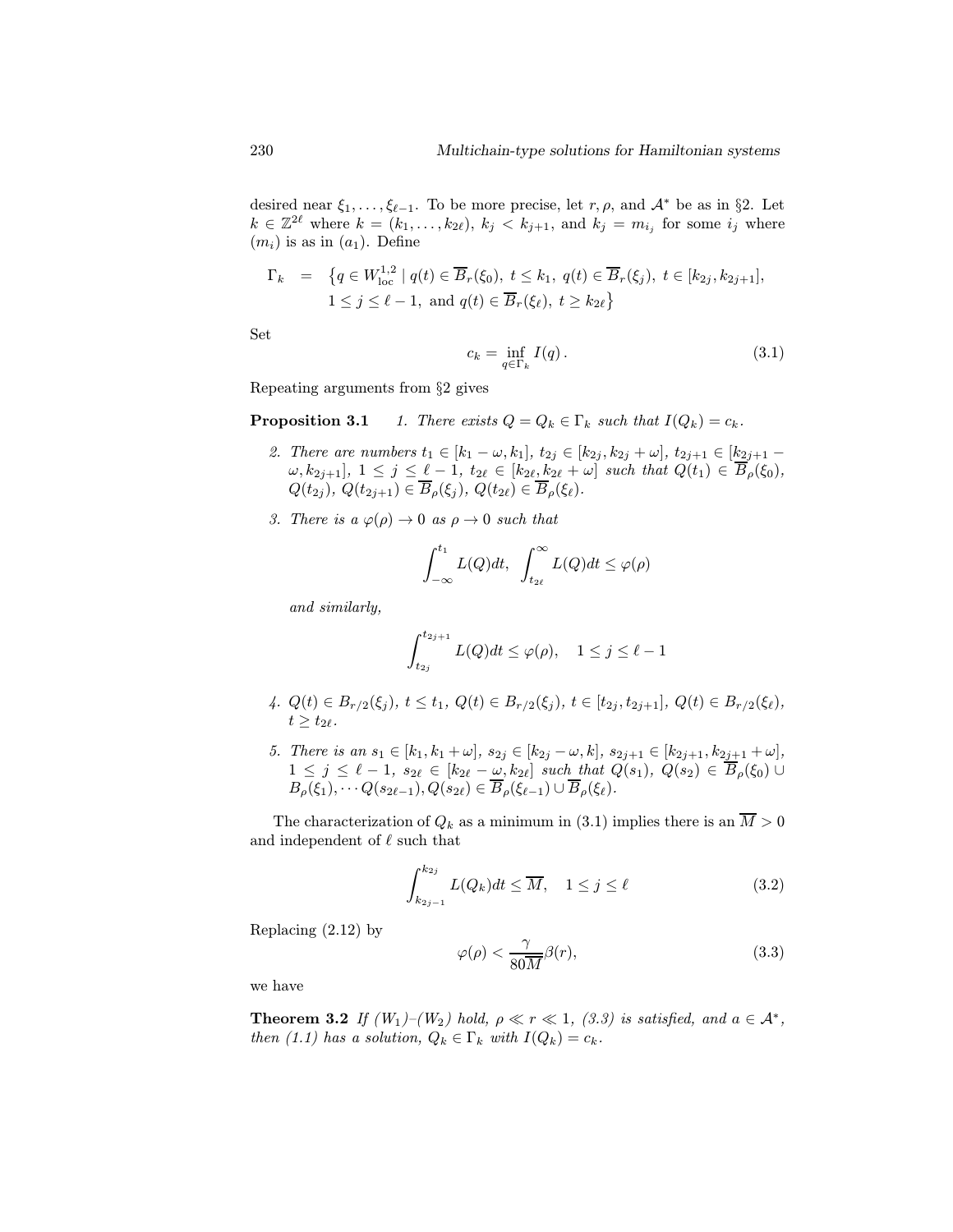**Proof:** As earlier, it suffices to show  $Q(t) = Q_k(t) \notin \partial B_r(\xi_0), t \leq k_1; Q(t) \notin$  $\partial B_r(\xi_j), t \in [k_{2j}, k_{2j+1}], 1 \leq j \leq \ell - 1; Q(t) \notin \partial B_r(\xi_\ell), t \geq k_{2\ell}.$  The idea is to show if one of these conditions is violated, it is possible to construct an appropriate  $Q^* \in \Gamma_k$  and obtain a contradiction as in §2. There are basically two cases to consider.

Suppose first that  $Q(t) \in \partial B_r(\xi_0)$  for some  $t \in (t_1, k_1]$ . Then as in the proof of Theorem 2.7,  $Q(s_1) \in \overline{B}_{\rho}(\xi_i)$ ,  $Q(t) \in B_{r/2}(\xi_1)$  for  $t \in [s_1, t_2]$ , and

$$
\int_{s_1}^{t_2} L(Q)dt \le \varphi(\rho).
$$
 (3.4)

Set

$$
Q^*(t) = \begin{cases} Q(t - k_1) & \text{if } t \le s_1 + \theta_{k_1 + 1}, \\ (s_1 + \theta_{k_1 + 1} + 1 - t)Q(s_1) + (t - (s_1 + \theta_{k_1 + 1}))\xi_1, \\ \text{if } s_1 + \theta_{k_1 + 1} \le t \le s_1 + \theta_{k_1 + 1} + 1 \\ (s_1 + \theta_{k_1 + 1} + 2 - t)\xi_1 + (t - (s_1 + \theta_{k_1 + 1} + 1))Q(s_1 + \theta_{k_1 + 1} + 2), \\ \text{if } s_1 + \theta_{k_1 + 1} + 1 \le t \le s_1 + \theta_{k_1 + 1} + 2 \\ Q(t), & \text{if } t \ge s_1 + \theta_{k_1 + 1} + 2. \end{cases} \tag{3.5}
$$

Then  $Q^* \in \Gamma_k$  and

$$
0 \geq I(Q) - I(Q^*) = \int_{-\infty}^{s_1} L(Q)dt - \int_{-\infty}^{s_1 + \theta_{k_1+1} + 1} L(Q^*) dt + \int_{s_1}^{s_1 + \theta_{k_1+1} + 2} L(Q)dt - \int_{s_1 + \theta_{k_1+1}}^{s_1 + \theta_{k_1+1} + 2} L(Q^*) dt.
$$

By (3.4), each of the last two terms in this inequality is less than or equal to  $\varphi(\rho)$ . Therefore,

$$
0 \geq -\int_{-\infty}^{s_1} (a(t) - a(t + \theta_{k_1+1})) W(Q) dt - 2\varphi(\rho).
$$

As in §2, this leads to

$$
0 \ge \gamma \frac{1}{8\overline{M}}\beta(r) - 3\varphi(\rho)
$$

contrary to (3.3).

Using (a<sub>2</sub>)(i), a similar argument holds if  $Q(t) \in \partial B_r(\xi_{2\ell})$  for some  $t \in$  $[k_{2\ell}, t_{2\ell})$ . If  $Q(t) \in \partial B_r(\xi_j)$  for some  $t \in [k_{2j}, k_{2j+1}]$ , then by Proposition 3.1, either  $t \in [k_{2j}, t_{2j})$  or  $t \in (t_{2j+1}, k_{2j+1}]$ . The argument is similar in either event, so suppose  $t \in [k_{2j}, t_{2j})$ . Then  $Q(s_{2j}) \in \overline{B}_{\rho}(\xi_{j-1})$  and  $Q(t) \in B_{r/2}(\xi_{j-1})$  for  $t \in [t_{2j-1}, s_{2j}]$ . It is now convenient to use two comparison functions. Define

$$
\widetilde{Q}(t) = \begin{cases} Q(t) & \text{if } t \leq t_{2j-1} \\ \xi_{j-1} & \text{if } t_{2j-1}+1 \leq t \leq s_{2j}-1 \\ Q(t) & \text{if } s_{2j} \leq t \leq t_{2j} \\ \xi_j & \text{if } t_{2j+1} \leq t \leq t_{2j+1}-1 \\ Q(t) & \text{if } t \geq t_{2j} \end{cases}
$$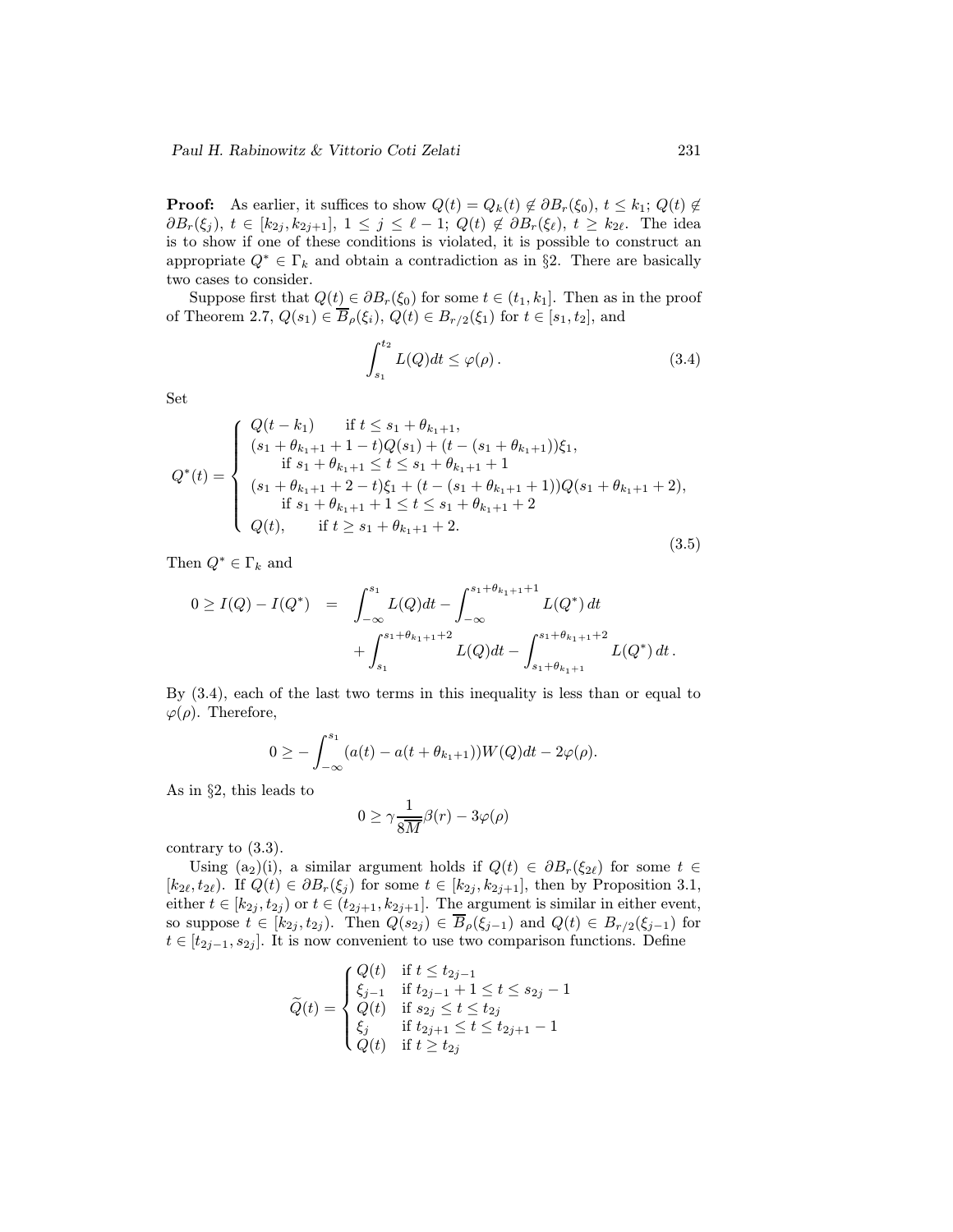with a linear interpolant, as in  $(3.5)$  for the four intermediate intervals. Then  $\widetilde{Q} \in \Gamma_k$  and

$$
0 \leq I(\widetilde{Q}) - I(Q)
$$
  
=  $\int_{t_{2j-1}}^{t_{2j-1}+1} L(\widetilde{Q}) dt + \int_{s_{2j-1}}^{s_{2j}} L(\widetilde{Q}) dt + \int_{t_{2j}}^{t_{2j+1}} L(\widetilde{Q}) dt + \int_{t_{2j+1}}^{t_{2j+1}} L(\widetilde{Q}) dt - \int_{t_{2j-1}}^{s_{2j}} L(Q) dt - \int_{t_{2j}}^{t_{2j+1}} L(Q) dt.$ 

Each of the terms on the right-hand side of this inequality is less than or equal to  $\varphi(\rho)$  so

$$
0 \le I(\widetilde{Q}) - I(Q) \le 6\varphi(\rho). \tag{3.6}
$$

Now define

$$
Q^*(t) = \begin{cases} \widetilde{Q}(t) & \text{if } t \le t_{2j} + 1 - \theta_j \\ \widetilde{Q}(t + \theta_j) & \text{if } t_{2j+1} + 1 - \theta_j \le t \le t_{2j} + 1 \\ \widetilde{Q}(t) & \text{if } t \ge t_{2j} + 1. \end{cases}
$$

Again  $Q^* \in \Gamma_k$  and

$$
0 \le I(Q^*) - I(Q) = I(Q^*) - I(\tilde{Q}) + I(\tilde{Q}) - I(Q). \tag{3.7}
$$

Hence by  $(3.13)$ ,

$$
I(\widetilde{Q}) - I(Q^*) \leq I(\widetilde{Q}) - I(Q) \leq 6\varphi(\rho).
$$
 (3.8)

But by the definition of  $Q^*$  and  $\widetilde{Q},$ 

$$
I(\widetilde{Q}) - I(Q^*) = \int_{t_{2j-1}+1}^{t_{2j}+1} (L(\widetilde{Q}) - L(Q^*))dt
$$
  
\n
$$
= -\int_{s_{2j-1}}^{t_{2j+1}} (a(t) - a(t - \theta_j))W(Q)dt
$$
(3.9)  
\n
$$
\geq -\int_{s_{2j}}^{t_{2j}} (a(t) - a(t - \theta_j))W(Q)dt - 4\varphi(\rho)
$$
  
\n
$$
\geq \frac{\gamma}{8M}\beta(r) - 4\varphi(\rho).
$$

Combining  $(3.7)$ – $(3.9)$  shows

$$
\frac{\gamma\beta(r)}{8\overline{M}}\leq 10\varphi(\rho)
$$

contrary to (3.3). The proof is complete.

**Remark 3.3** By choosing k appropriately, the solution,  $Q_k$ , of  $(1.1)$  is near each of the equilibrium points  $\xi_1,\ldots,\xi_{\ell-1}$  for as long a time interval as desired.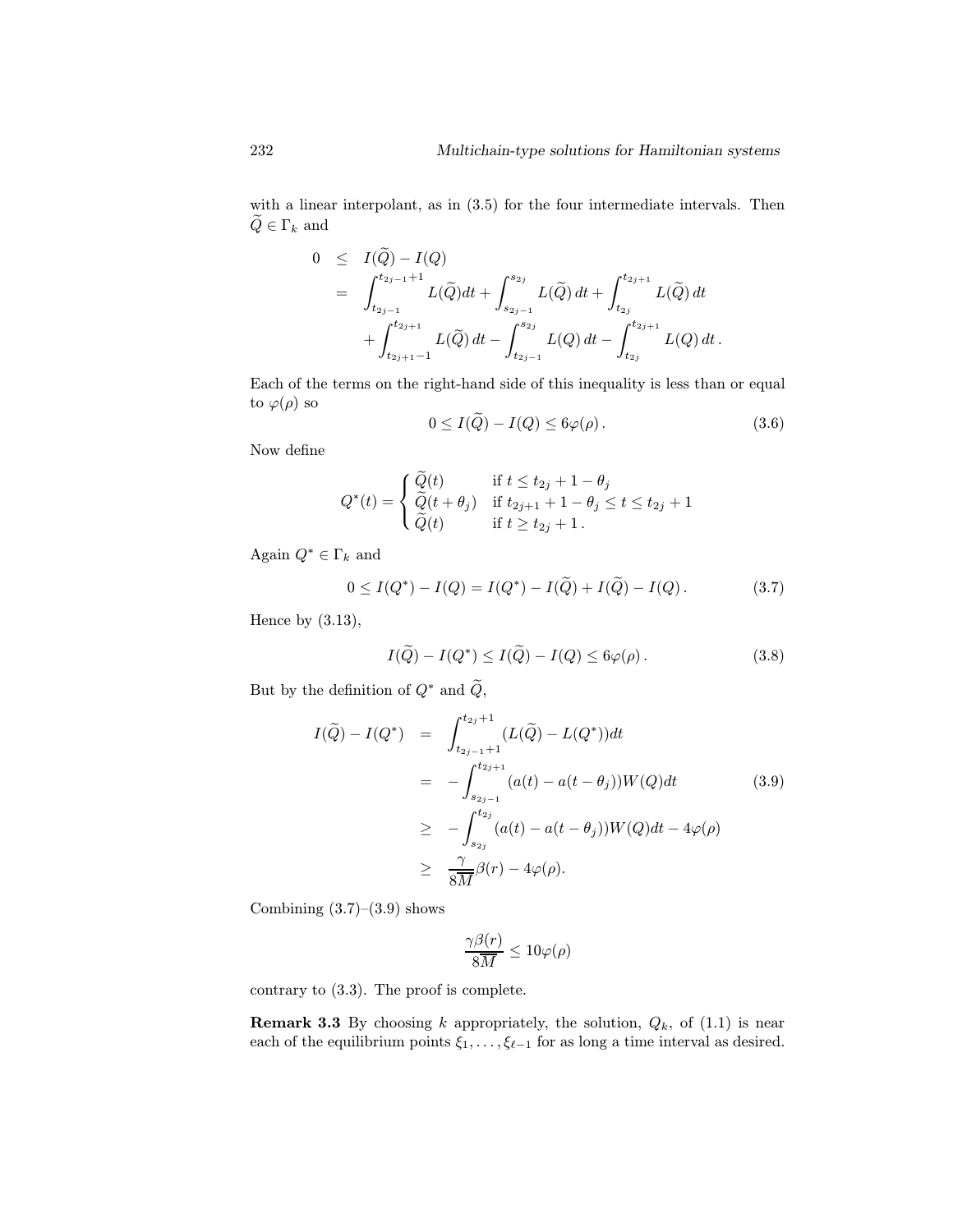However  $Q_k$  need not be near the original heteroclinic chain joining 0 and  $\xi_{\ell}$ , i.e.  $Q_k\big|_{k_{2j-1}}^{k_{2j}}$  is not necessarily near any basic heteroclinic joining  $\xi_{j-1}$  and  $\xi_j$ . Nevertheless, a  $Q_k\big|_{k_{2j-1}}^{k_{2j}}$  near such  $P_j$  can be constructed by taking  $k_{2j}-k_{2j-1}$ sufficiently large as in [17]. Indeed (3.2) implies an  $L^{\infty}$  upper bound for  $Q_k|_{k_{2j}}^{k_{2j}}$  $k_{2j-1}$ independent of  $k_{2j} - k_{2j-1}$  and (1.1) then yields such a bound in  $C^2$ . As  $k_{2j}$  –  $k_{2j-1} \rightarrow \infty$ , by standard arguments as in [17],  $Q_k\big|_{k_{2j}}^{k_{2j}}$  $\sum_{k_{2j-1}}^{k_{2j}}$  approaches a chain of heteroclinic  $H, \ldots, H_s$  joining  $\xi_{j-1}$  and  $\xi_j$  with

$$
\sum_1^s I(H_i) = I(P_j).
$$

The construction of  $P_j$  as indicated in Remark 2.9 implies  $s = 1$ . Hence for  $k_{2j} - k_{2j-1}$  large,  $Q_k\big|_{k_{2j-1}}^{k_{2j}}$  will be near a basic heteroclinic  $P_j$  joining  $\xi_{j-1}$  and ξj .

A standard consequence of Theorem 3.2 is the existence of solutions of infinite chain type of (1.1). Consider any formal doubly infinite heteroclinic chain made up of the basic heteroclinics of Remark 2.9. The endpoints of the chain form a sequence  $\Xi = (\xi_i)_{i \in \mathbb{Z}}, \xi_i \in \mathbb{Z}^n$ . Let  $k = (k_i)_{i \in \mathbb{Z}}$  with  $k_i < k_{i+1}$  and each  $k_i = m_{i_i}$  for some j. Now set

$$
\Gamma_k = \{ q \in W^{1,2}_{loc} \mid q(t) \in \overline{B}_r(\xi_j), \ t \in [k_{2j}, k_{2j+1}], \ j \in \mathbb{Z} \}.
$$

Then we have

**Theorem 3.4** Under the hypothesis of Theorem 3.2, for each  $\Xi$ , k as above, there is a solution,  $Q_k \in \Gamma_k$ , of (1.1).

**Proof:** Note that the construction of Theorem 3.2 is independent of  $\ell$ , the number of basic homoclinics. For  $\Xi$  and k as above, let  $\Xi_\ell = (\xi_{-\ell},\ldots,\xi_\ell)$  and  $K_{\ell} = (k_{-2\ell},\ldots,k_{2\ell}) \in \mathbb{Z}^{4\ell}$ . Then by Theorem 3.2, there is a solution  $Q_{\ell}$  of (1.1) in  $\Gamma_{K_\ell}$ , heteroclinic from  $\xi_{-\ell}$  to  $\xi_{\ell}$ . Since  $Q_\ell$  is a solution of (1.1), for each  $j \in \mathbb{Z}$ , the form of  $\Gamma_{K_\ell}$  yields  $C^2([k_{2j} , k_{2j+1}], \mathbb{R}^n)$  bounds for  $Q_\ell$  (independent of  $\ell$ ). Moreover in the intervals  $[k_{2j-1}, k_{2j}]$ , the bound (3.2) holds with  $Q = Q_{\ell}$ . As in Remark 3.3, this gives bounds in  $C^2([k_{2j-1}, k_{2j}], \mathbb{R}^n)$  for  $Q_\ell$  independent of  $\ell$ . The Arzela-Ascoli Theorem then yields the desired solution  $Q_k$  of (1.1).

Acknowledgement Coti Zelati's research was done while he was visiting the University of Wisconsin–Madison. He thanks the faculty and staff of the Mathematics Department for their kind hospitality.

## References

[1] Ambrosetti, A. and M. Badiale, Homoclinics, Poincaré-Melnikov type results via a variational approach, Ann. Inst. H. Poincaré, Annal. Nonlinéaire, 15 (1998) 233–252.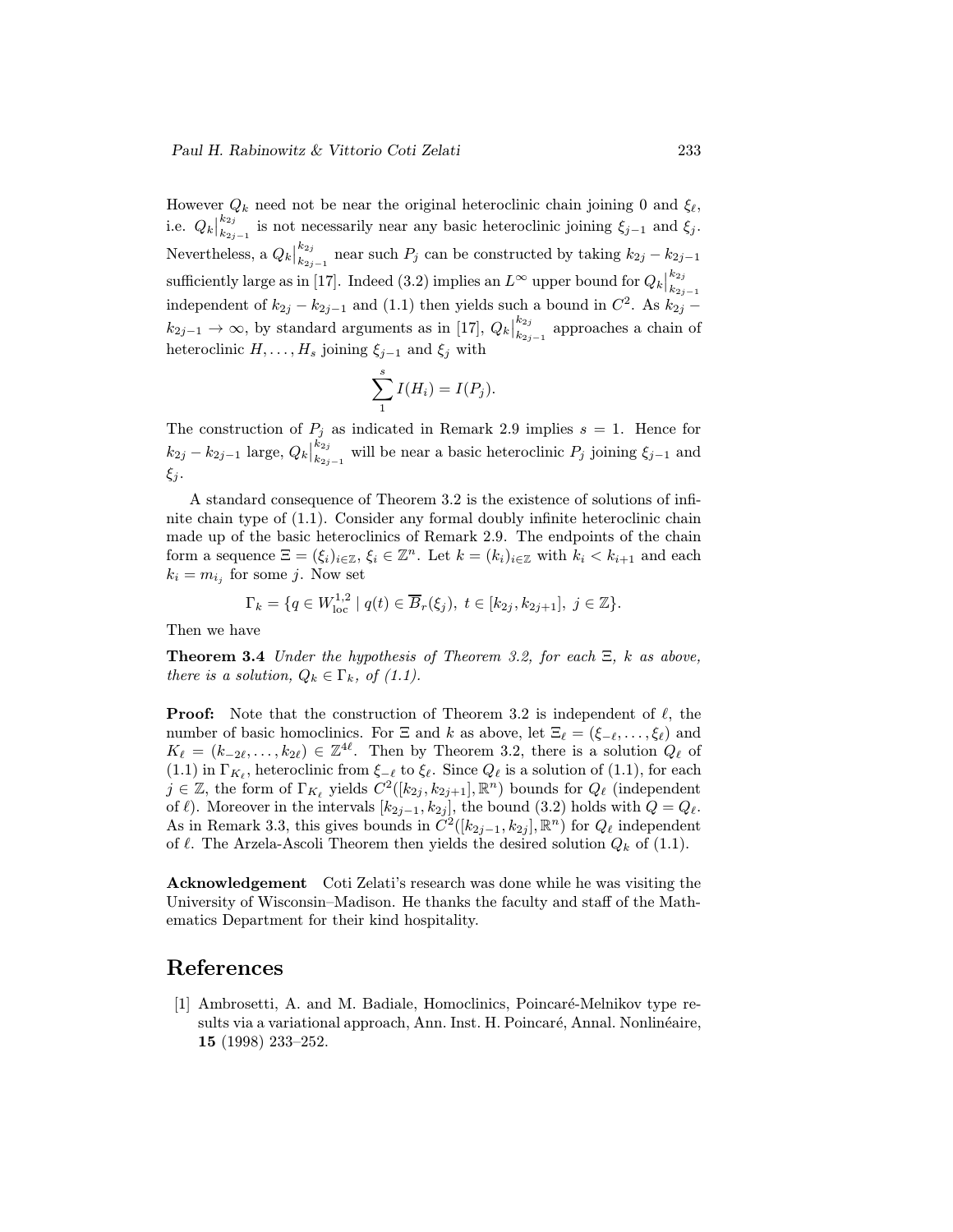- [2] Ambrosetti, A., M. Badiale, and S. Cingolini, Semiclassical states of nonlinear Schrödinger equations, Arch. Rat. Mech. Anal., 140 (1997) 285–300.
- [3] Ambrosetti, A. and M. Berti, Homoclinics and complex dynamics in slowly oscillating systems, Discrete Contin. Dynam. Sys., 4 (1998) 393–403.
- [4] Alessio, F., M. L. Bertotti, and P. Montecchiari, Multibump solutions to possibly degenerate equilibria for almost periodic Lagrangian systems, preprint.
- [5] Berti, M., Heteroclinic solutions for perturbed second order systems, Atti. Accad. Naz. Lincei. Rend. Cl. Sci. Fis. Mat. Natur., 8 (9) (1997) 251–262.
- [6] Berti, M. and P. Bolle, Homoclinics and chaotic behavior for perturbed second order systems, to appear Ann. Mat. Pura. Appl.
- [7] Bertotti, M. L. and P. Montecchiari, Connecting orbits for some classes of almost periodic Lagrangian systems, to appear J. Diff. Eq.
- [8] Bolotin, S. and V. V. Kozlov, On the asymptotic solutions of the equations of dynamics, Vestnik Moskov. Univ. Ser. 1, Matem. Mekh. 4 (1980) 84–89.
- [9] Bolotin, S. and P. H. Rabinowitz, Minimal geodesics for a class of Riemannian metrics on a torus, to appear Calc. of Var. and PDE.
- [10] Bolotin, S. V. and R. MacKay, Multi-bump orbits near the anti-integrable limit for Lagrangian systems, Nonlinearity, 10 (1997) 1015–1029.
- [11] del Pino, M. and P. Felmer, Local mountain passes for semilinear elliptic problems on unbounded domains, Cal. Var. PDE, 4 (1996) 121–137.
- [12] Floer, A. and A. Weinstein, Nonspreading wave packets for the cubic Schrödinger equation with a bounded potential, J. Functional Anal., 69 (1986) 397–408.
- [13] Oh, Y. G., On positive multi-lump bound states of nonlinear Schrödinger equations under multiple well potentials, Comm. Math. Phys. 131 (1990) 1499–1519.
- [14] Rabinowitz, P. H., Periodic and heteroclinic solutions for a periodic Hamiltonian systems, A. I. H. Poincaré – Analyse nonlineaire, 6 (1989)  $331-346$ .
- [15] Rabinowitz, P. H., Some recent results on heteroclinic and other connecting orbits of Hamiltonian systems, Progress in Variational Methods in Hamiltonian Systems and Elliptic Equations, (Girardi, Matzeu, Pacella, eds.), Pitman Research Notes in Math., 243 (1992) 157–168.
- [16] Rabinowitz, P. H., A variational approach to heteroclinic orbits for a class of Hamiltonian systems, in Frontiers of Applied Mathematics (R. Dautray, ed.) (1991) 267–278.